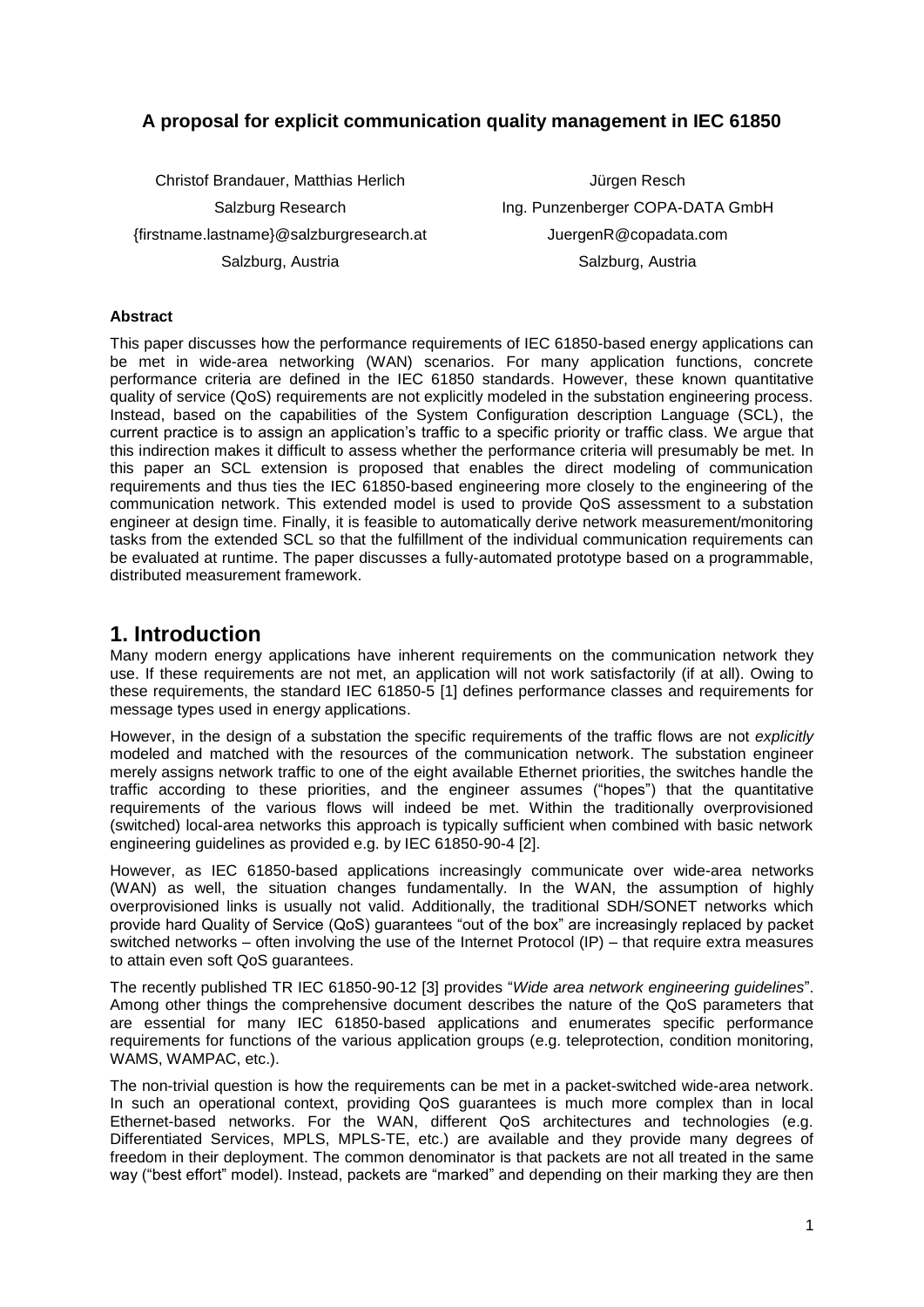treated differently by the switches and routers along the path. As described in TR IEC 61850-90-12 [3], it is necessary to map these markings as packets travel across technological boundaries, e.g. from a LAN priority (802.1Q [4]) to a Differentiated Services Code Point (DSCP) or from a DSCP to an MPLS Traffic Class field (TC, formerly called EXP field [5]).

There is no universal recipe on what mapping to apply as it depends on what specific technologies a given network operator uses and how they are deployed concretely. The number of available markings may vary along this technology chain, e.g. from 8 (802.1Q [4], TC) to 64 (DSCP). (Although MPLS can also be operated in the so-called L-LSP mode, where the combination of the Label and the TC field is used to enable up to 64 different markings as well.) Even beyond the marking aspect the QoS models are not always a good match. As an example, the strict priority-based scheme of Ethernet has no matching equivalent in the Differentiated Services approach and its currently defined Per-Hop Behaviors.

Assigning traffic to some priority / traffic class merely expresses some *qualitative* notion of importance or criticality of the traffic but there is no guarantee that the *quantitative* performance requirements of the energy application will indeed be met. If, e.g., too much traffic is assigned to a high-priority traffic class, this class gets overloaded and undesired effects are inevitable (potentially high latency / high drop rate / starvation of lower priority traffic / etc.).

To preclude such a situation we studied how the IEC 61850-based engineering of the energy domain can be tied more closely to the engineering of the communication network. The primary goal is to assess at design time whether the quantitative performance requirements of the energy applications are attainable.

# **2. IEC 61850-based QoS modelling**

Nowadays, the engineering processes in the energy and communication domain are usually coupled loosely and informally. Typically, a substation operator requests networking services from a third-party provider or an in-house department. It demands secure connectivity between a number of locations (substations, control center(s)) and defines aggregate performance criteria that have to be met. Based on such a request the network operator engineers its network, establishes the requested services, and assures them contractually in the form of a Service Level Agreement containing a technical Service Level Specification (SLA/SLS). Besides dependability aspects, such an SLS defines (per traffic class) upper limits for performance metrics (e.g. latency, jitter, loss) for a maximum amount of traffic. Excess traffic is typically dropped at the ingress of the core network as it would otherwise degrade the performance of all traffic and QoS levels couldn't be met anymore.

To prevent such a situation, the substation engineer has to ensure that for each WAN destination the sum of traffic per traffic class remains within the given limits. At the same time, the quantitative performance requirements of the energy application that generates the traffic need to be met. The specific communication requirements of many energy applications are listed in TR IEC 61850-90-12 [3]. They are expressed in terms of network performance parameters. This simplifies the quality provisioning process compared to e.g. multimedia applications, where the requirements are often defined on a perceptual level ("high quality video") and the process of mapping such demands to network performance metrics is non-trivial.

Nevertheless, the known quantitative QoS requirements are not explicitly described in the substation engineering process, but instead an application's traffic flow is assigned to a priority level / traffic class. As explained above this indirection makes it very difficult to assess whether the requirements will indeed be met. Also, the current engineering process makes it very hard to predict whether the total amount of traffic remains within the bandwidth limits up to which the network operator guarantees certain levels of performance.

We argue that this indirect management of requirements is a weak spot in the IEC 61850-based engineering process that is particularly relevant in wide-area communication scenarios. To address it, we propose (i) to explicitly include quantitative performance requirements in the modeling process and (ii) to assess whether they can be fulfilled at design time.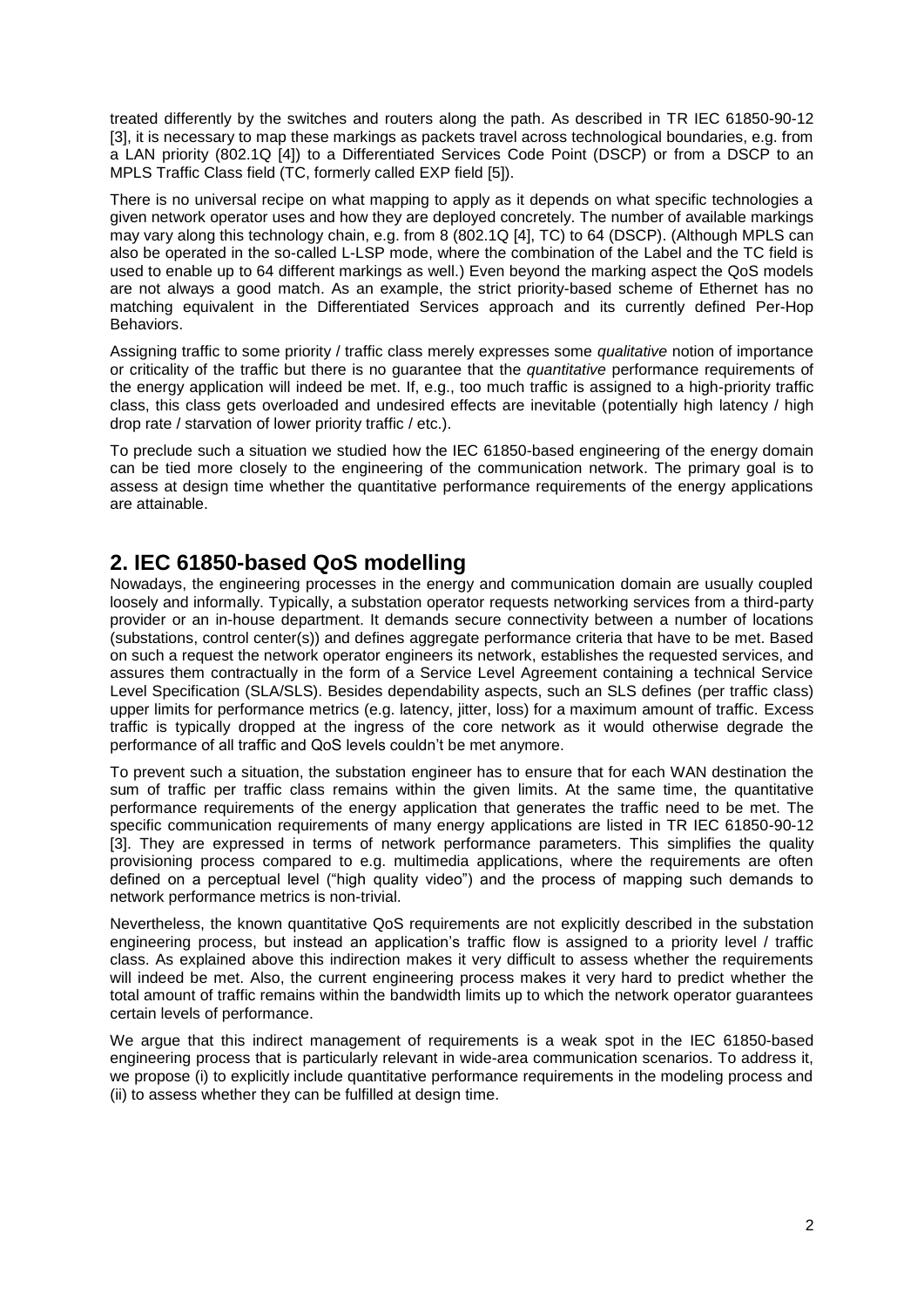#### **2.1 SCL extension**

The System Configuration description Language (SCL) as standardized in IEC 61850-6 [6] is used to describe IED configurations and communication systems. In this section it is discussed how the SCL can accommodate the proposed QoS modeling extension.

The SCL has been designed with extensibility in mind and it is thus possible to add new information elements without the need to modify the SCL schema itself. The type <tBaseElement>, from which most elements are derived, allows the addition of arbitrary attributes and elements from namespaces other than the default SCL namespace. These additions are, however, generally not preserved when an SCL file is passed between engineering tools of different vendors. This is in contrast to the <Private> element, an optional child element of <tBaseElement>, which must be preserved at data exchange among tools. This is an important aspect and we therefore choose the <Private> element as the extension point and define an XML schema that we use for its content. Our schema defines its own namespace to which we refer to with a namespace prefix starting with the character **e** as required in IEC 61850-6 [6].

Instead of using the <Private> element, it would of course also be possible to extend the SCL schema itself to accommodate the proposed QoS modelling extension. This would require an update of the IEC 61850-6 standard and is thus not within the scope of this paper. For the given work, we make use of the existing extension mechanisms and provide our extension as the self-contained file SCL\_QoS.xsd which is shown in Appendix A.

The schema makes use of existing SCL units. Missing units are added as part of our extension so that it remains self-contained. To this end we added <tDataSize> and <tPercent> and modelled them similar to existing SCL units.

#### **2.2 Content of the proposed extension**

As argued in detail above we propose to add the quantitative performance requirements of a traffic flow to the SCL (e.g. concerning the latency, jitter, or packet loss). Additionally, it is necessary to characterize the traffic for which these performance criteria are requested. To this end, the proposed QoS extension consists of a root <0os> element which contains 2 child elements called <TrafficSpec> and <0oSRequirements>.

For the characterization of the traffic we make use of the well-known TSpec of Integrated Services as defined in RFC2215 [7]. The TSpec is based on an enhanced token bucket model. A flow is characterized by the following parameters:

- average data rate,
- bucket depth,
- peak data rate,
- maximum packet size, and
- minimum policed unit.

The original TSpec uses bytes as the unit for data sizes but the SCL uses bits to describe data sizes and we thus stick to the SCL units.

The <0o5Requirements> element used for the specification of performance requirements contains the relevant performance metrics, e.g. latency, jitter, and packet loss. Additional metrics can be added as needed.

#### **2.3 Selection of the proper parent element**

The substation engineer shall be able to specify the performance characteristics at the granularity of a single traffic flow. Therefore, the extension is added to the control block of the communication section. The control block of a <ConnectedAP> contains the <Address> which contains performance related configuration like the VLAN-PRIORITY. However, as this element is also used to specify the configuration of an interface for which the WAN performance specifications are meaningless, it is not a proper parent element.

To cleanly separate performance from addressing, we add our performance extension to the <GSE> and <SMV> elements, respectively. Adding the extension there allows the specification of performance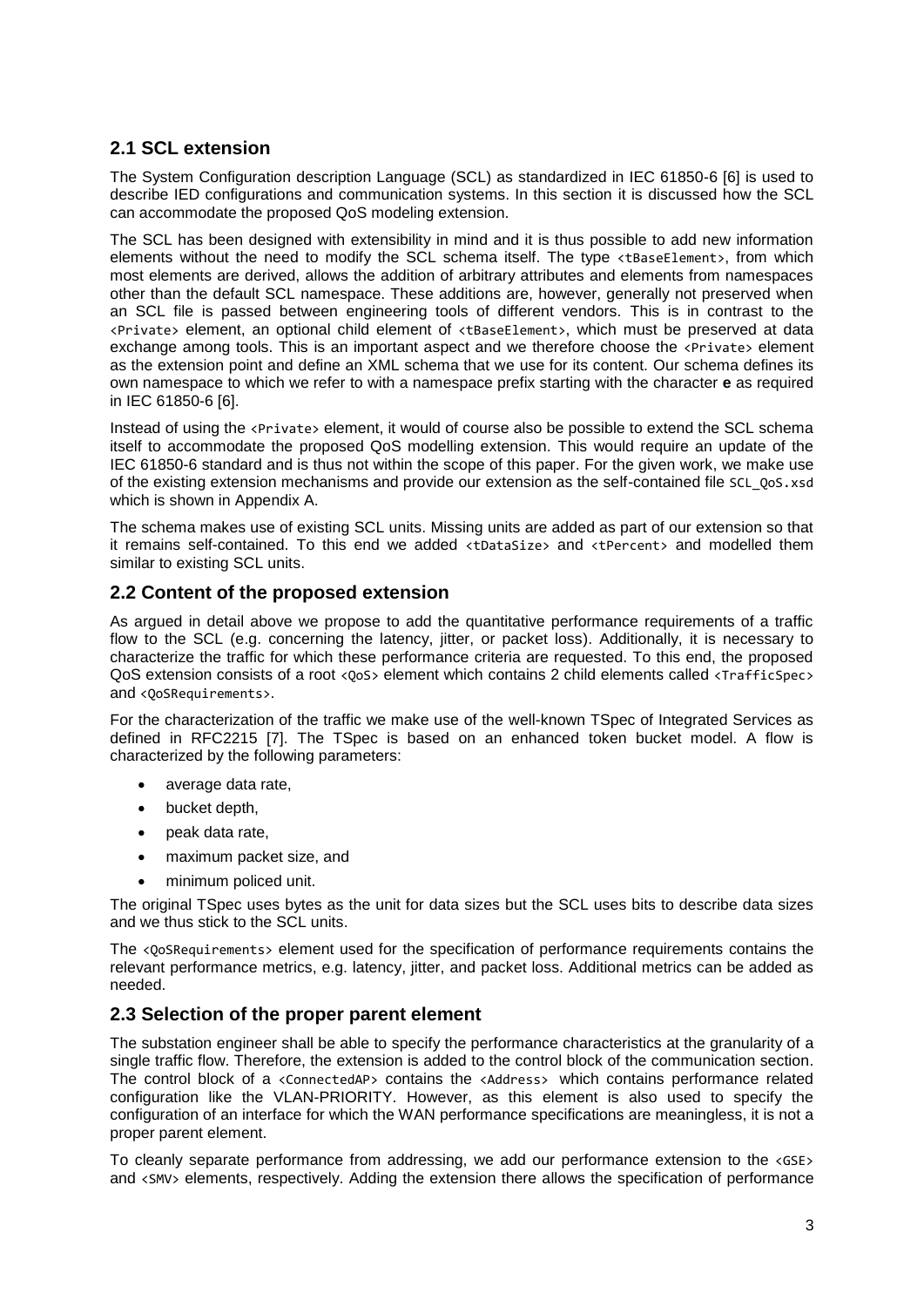requirements for each flow and still keep them separated from addressing aspects. The extension we propose in this paper is most useful, when the flows that the <GSE> and <SMV> elements describe are transmitted over a WAN network as described in IEC 61850-90-5 [8].

#### **2.4 Example**

To illustrate the use of the proposed QoS extension, we applied it to the example file shown in Annex B of IEC 61850-90-5 [8]. Listing 1 shows an excerpt.

```
<ConnectedAP iedName="AA1FP1" apName="S1">
   <Address>
    <P type = "IP">172.16.1.3</P>
     ...
   </Address>
   <SMV desc="Phasor SVCB" ldInst="PMU" cbName="SyPh_SVCB1">
    <Private type="SalzburgResearch:QoS">
       <extQoS:QoS xmlns:extQoS="http://salzburgresearch.at/ns/61850/QoS/v1">
         <extQoS:TrafficSpec>
           <extQoS:AverageDataRate unit="b/s" multiplier="M">0.1</extQoS:AverageDataRate>
           <extQoS:BucketDepth unit="b" multiplier="k">2112</extQoS:BucketDepth>
           <extQoS:PeakDataRate unit="b/s" multiplier="M">0.1</extQoS:PeakDataRate>
           <extQoS:MaximumPacketSize unit="b">1056</extQoS:MaximumPacketSize>
           <extQoS:MinimumPolicedUnit unit="b">1056</extQoS:MinimumPolicedUnit>
        </extQoS:TrafficSpec>
         <extQoS:QoSRequirements>
           <extQoS:Latency unit="s" multiplier="m">10</extQoS:Latency>
           <extQoS:Jitter unit="s" multiplier="m">0.1</extQoS:Jitter>
           <extQoS:PacketLoss unit="%">0</extQoS:PacketLoss>
         </extQoS:QoSRequirements>
       </extQoS:QoS>
     </Private>
    <Address>
       <P type = "IP">172.16.0.100</P>
       ...
     </Address>
   </SMV>
</ConnectedAP>
```
**Listing 1 Excerpt of an SCL file making use of the proposed QoS extension**

# **3. Exploitation of the extended SCL model**

#### **3.1 Performance assessment**

Enumerating the traffic flows with their bandwidth and QoS requirements has no use per se. The primary purpose is to evaluate whether these requirements can be fulfilled with the resources provided by the communication network. Ideally, the substation engineer can be supported in answering that question during the design phase within his/her tool environment. It shall be possible to make this assessment in the absence of online interaction with the network provider but simply based on a static specification of the network services.

As described in the beginning of this section, a network provider establishes communication services upon an initial request by a customer. How this is achieved will vary greatly between providers and the details of a concrete implementation (LSPs, DiffServ Per-Hop Behaviours, resource reservations, internal topology and routing, etc.) are normally not disclosed. From the point of view of the customer, the core network looks like an opaque cloud that provides connectivity (for multiple traffic classes) between the distributed locations. This situation is illustrated in [Figure 1](#page-4-0) (although in the drawing the cloud is not completely opaque to indicate to the reader that the network does contain internal routers).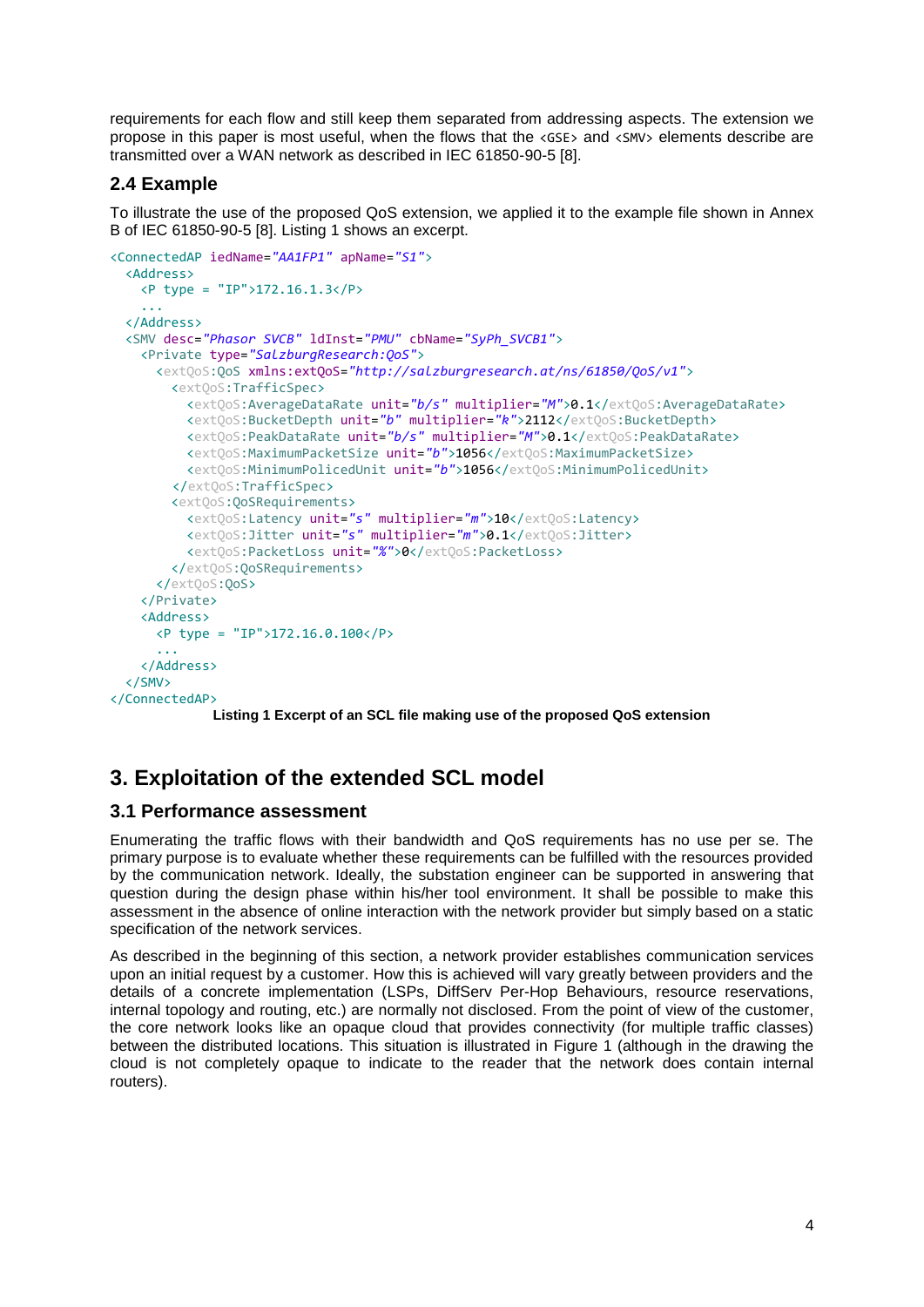

**Figure 1 WAN connectivity from the customer's point of view**

<span id="page-4-0"></span>The technical details of the services that are contractually agreed between the network provider and the customer are specified in a SLS. Conceptually, such an SLS contains information as shown in [Table 1.](#page-4-1) For easier reading, the source and destination address prefixes have been replaced by short names.

| <b>Traffic Class</b> | <b>Source</b>   | <b>Destination</b> | Bandwidth | Latency          | Jitter          | <b>Packet loss</b> |
|----------------------|-----------------|--------------------|-----------|------------------|-----------------|--------------------|
| TC <sub>1</sub>      | SS <sub>1</sub> | SC <sub>2</sub>    | 4 Mbit/s  | $10 \text{ ms}$  | 2 <sub>ms</sub> | $0\%$              |
| TC <sub>2</sub>      | SS <sub>1</sub> | SC <sub>2</sub>    | 10 Mbit/s | $50 \text{ ms}$  | 5 <sub>ms</sub> | $0\%$              |
| TC <sub>3</sub>      | SS <sub>1</sub> | SC <sub>2</sub>    | 50 Mbit/s | $500 \text{ ms}$ | $20 \text{ ms}$ | 0.1%               |
| TC <sub>1</sub>      | SS <sub>1</sub> | SC <sub>3</sub>    | 2 Mbit/s  | $10 \text{ ms}$  | 2 <sub>ms</sub> | $0\%$              |
| TC <sub>2</sub>      | SS <sub>1</sub> | SC <sub>3</sub>    | 20 Mbit/s | $50 \text{ ms}$  | 5 <sub>ms</sub> | $0\%$              |
| TC <sub>3</sub>      | SS <sub>1</sub> | SC <sub>3</sub>    | 30 Mbit/s | $500 \text{ ms}$ | $20 \text{ ms}$ | 0.1%               |

**Table 1 Exemplary Service Level Specification (SLS)**

<span id="page-4-1"></span>The provider's responsibility is to ensure that these services are continuously delivered. On the other hand, the substation engineer has to make sure that the quantitative performance requirements of the energy applications can be fulfilled on top of these communication services.

To address this performance assessment task, we propose a component called a *Resource Mapper*. As shown in [Figure 2,](#page-4-2) its inputs are (i) the <QoS> elements as provided within the extended SCL and (ii) the specification of the network services (SLS). The Resource Mapper's job is to find a feasible mapping from the individual traffic flows to the available communication services.



<span id="page-4-2"></span>**Figure 2 Performance Assessment by the Resource Mapper**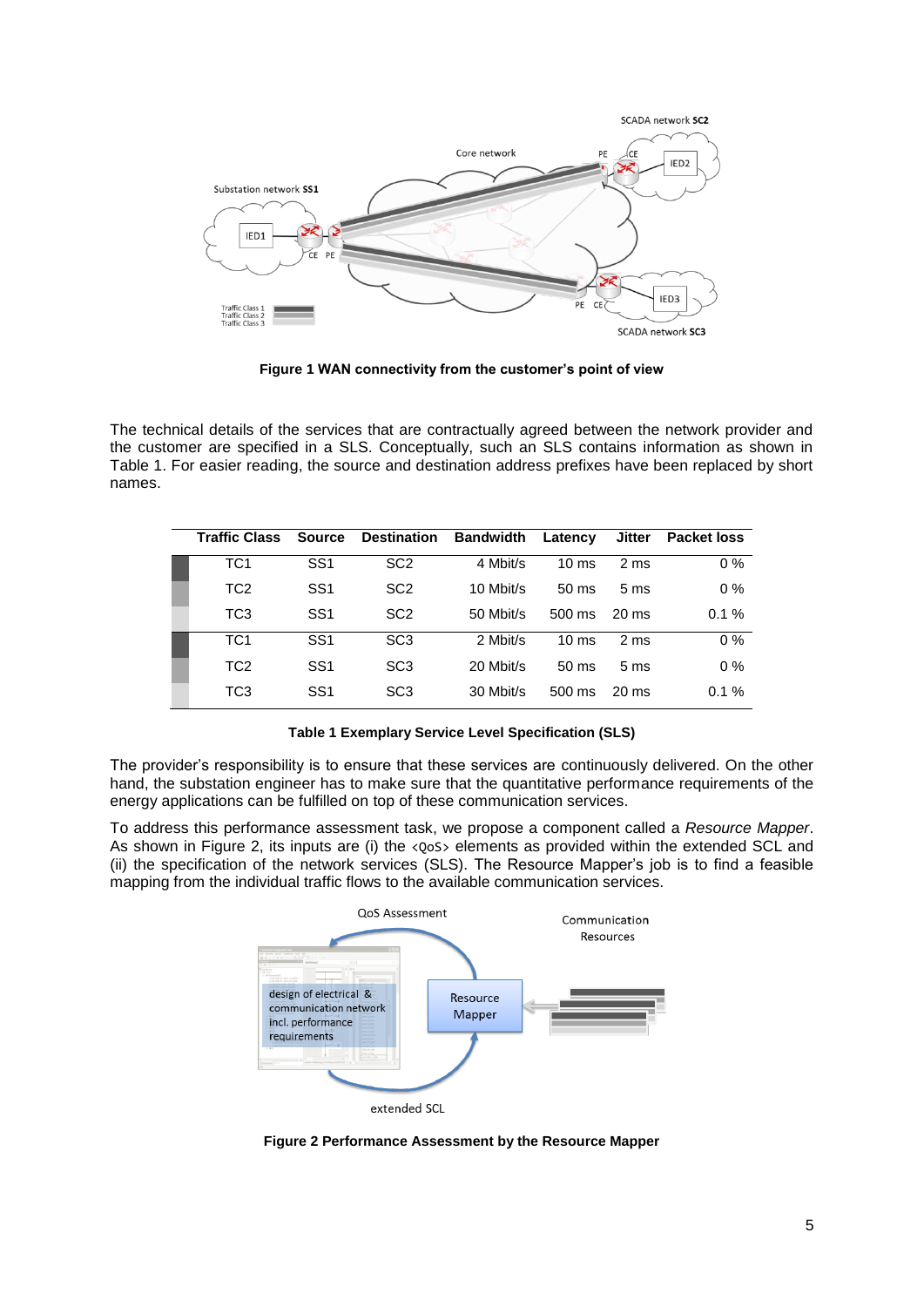Based on the destination address prefix and the performance requirements of an individual flow, the Resource Mapper searches the SLS table for a traffic class that can fulfill these requirements. If such a mapping can be found for each WAN flow of the extended SCL, the second step is to evaluate for each available traffic class whether the flow aggregate that is assigned to this class fits within its bandwidth limit. For a simple worst case calculation, the peak rates of the flows are summed. Depending on the permitted loss ratio and the ratio between peak and average data rates, more complex bandwidth models might be applicable and the Resource Mapper can be extended accordingly.

### **3.2 Traffic marking configuration of egress traffic**

Before a substation's WAN traffic leaves the substation network via the Customer Edge (CE) router, each packet has to be assigned to the proper traffic class. The TR IEC 61850-90-12 states that this is accomplished by an application-aware instance like the Proxy-Gateway or the CE.

Note that with our proposed approach the Resource Mapper computes a mapping from the applications' quantitative requirements to the traffic classes provided by the communication network. The primary goal of our proposed extension is to assess whether all requirements can be supported. However, as a side product, the Resource Mapper automatically produces exactly the type of mapping specification that is required for the configuration of the marking mechanisms in the Proxy-Gateway/CE.

#### **3.3 Automated performance monitoring**

The extended SCL contains the specification of all WAN traffic flows and their performance requirements. The Resource Mapper provides the rules for mapping those flows to the Traffic Classes supported by the communication network. The availability of this information enables the implementation of an automated quality monitoring/measurement system. It can be used to automatically derive the monitoring tasks that are required to assess at runtime, whether the performance criteria of the individual flows are indeed met.

We propose a 2-stage process: in the first stage, abstract monitoring tasks are derived. They specify what metrics have to be measured on which network segments and what the performance thresholds are. These tasks are abstract in the sense that they specify *what* has to be measured but not *how* it has to be done. Also, these tasks are not tied to any specific monitoring platform.

In the second stage, these abstract tasks are transformed into concrete tasks that can be executed on a specific monitoring platform. This transformation step is specific to the target platform that executes the measurements and considers the specific constraints of a given installation, e.g. the location of measurement agents and the types of permissible measurement strategies (e.g. active / passive).

WAN measurements often require the deployment of multiple distributed measurement points that need to be controlled and orchestrated (distribution of measurement task; initialization; execution of the measurement task; error handling; etc). The measurement of a one-way latency usually requires precise time-synchronization between the measurement points. Any capable measurement platform can be used to carry out the measurements, e.g. an Omicron DANEO 400<sup>1</sup>. In the next section we describe a prototype implementation that makes use of our own measurement platform MINER.

# **4. Performance monitoring prototype**

As a proof of concept, we realized a prototype that implements a fully automated performance monitoring system.

The prototype is based on the "*Modular Infrastructure for Networked Experimentation and Research*" (MINER) [9]. It was developed at Salzburg Research over the course of several European research projects (e.g. AQUILA, INTERMON, MOME, NETQOS) in the thematic area of QoS for IP networks and has since then been used in various research activities and industry projects. The main objective of MINER is to support users in carrying out distributed experiments in communication networks. To this end, MINER enables a user to define complex experiments where multiple "tools" have to be executed on remote hosts in a coordinated fashion. A "tool" performs some kind of activity, e.g. the generation of a traffic flow, an active or passive performance measurement, etc. In many cases, the

l

<sup>1</sup> www.omicron.at/daneo400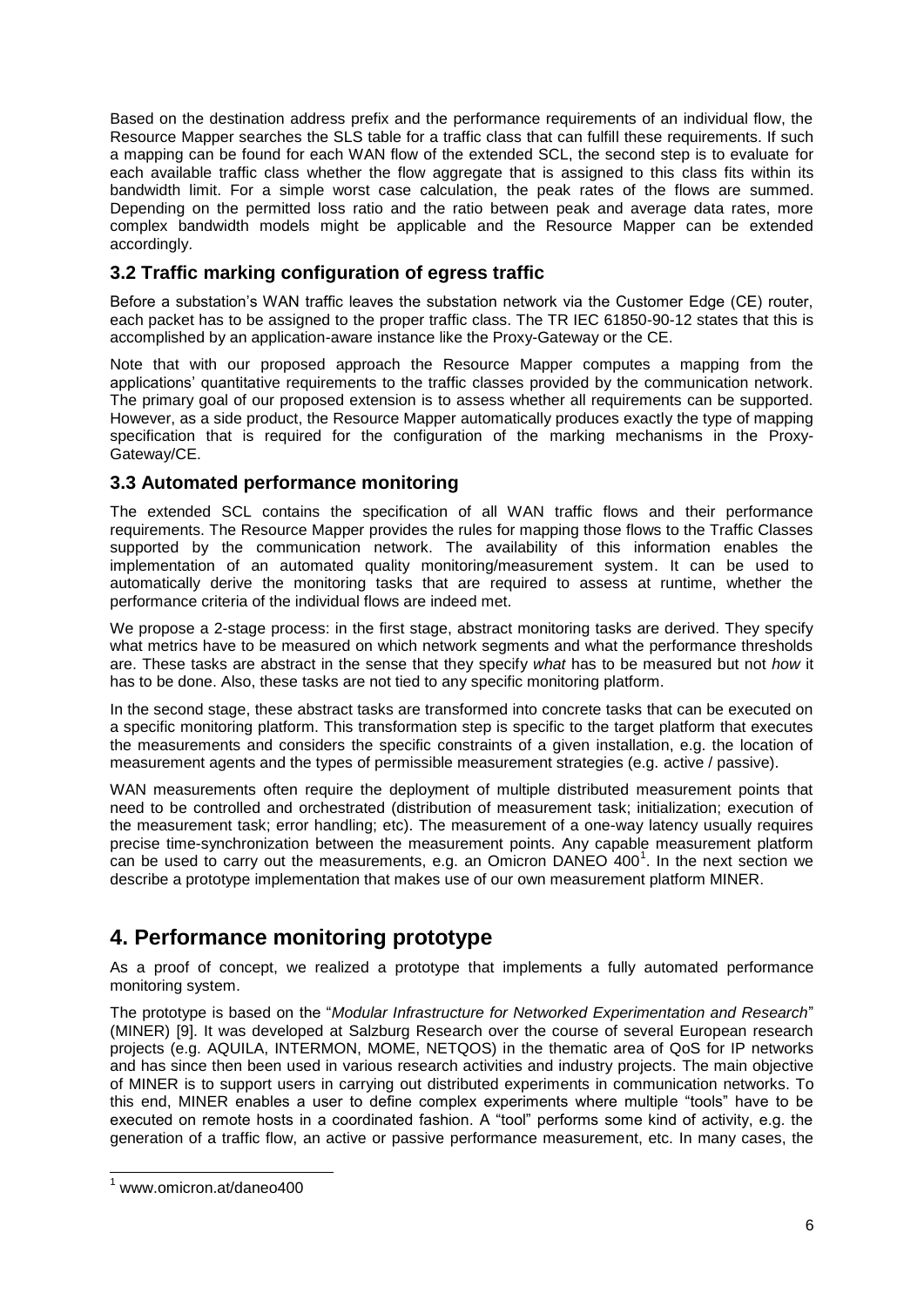activities are performed by existing binaries which can easily be converted into MINER tools. Some other tools were developed from scratch, notably those that perform high-precision IP performance measurements of one-way delay/jitter/loss/duplication/reordering according to the IPPM standards [10] [11] [12] [13] [14].

A MINER installation consists of a central *Server* and so called *ToolProxies*. On each node where an activity is going to be executed as part of the experiment, a ToolProxy is deployed. It provides the execution environment for the *MINER Tools* and proxies the communication between them and the Server. [Figure 3](#page-6-0) shows an exemplary deployment.



**Figure 3 Exemplary MINER deployment**

<span id="page-6-0"></span>MINER is designed as a modular system and it can be extended with arbitrary tools via its ToolAPI. For the user of the platform, the complete functionality (specification / scheduling / controlling of experiments, retrieval of results, etc.) is available via a webservice-based UserAPI. The programmability and extensibility of the system make it a good candidate for the realization of the automated performance monitoring prototype.

The prototype realizes the following steps:

(1) transformation of the extended SCL to abstract measurement tasks

This step is straight forward. The extended SCL contains the specification of the traffic flows and their performance requirements in a well-defined XML-based format. The relevant information is extracted and converted to a simple XML file describing the abstract measurement tasks.

(2) transformation of abstract measurement tasks to a MINER experiment

This step is naturally specific to the MINER platform. Besides requiring knowledge about the MINER platform in general (how to specify an experiment etc.), it is necessary to have knowledge about the concrete installation, e.g. where the MINER ToolProxies are located and what type of measurements they can perform. The output of this processing step is the specification of a MINER experiment (coincidentally an XML file again).

(3) execution of the MINER experiment

The experiment specification is submitted to the MINER Server via the MINER UserAPI and it can then be scheduled or immediately executed.

(4) evaluation of the performance criteria

MINER enables the definition of conditions on the measured metrics (e.g. delay < 50ms). In that case, a ToolProxy detects the violation of a condition and emits an alarm (which can be handled through a plugin at the Server). If this facility is not used, the measured results can simply be retrieved via the UserAPI and compared with the requested performance criteria.

The prototype has been validated in the context of a synchrophasor WAN transmission according to TR IEC 61850-90-5. The test setup consisted of a GE N60 PMU<sup>2</sup> located in Salzburg that transmitted the synchrophasors to a SCADA system (Zenon energy edition) installed in Berlin. The WAN connection contained 2 microwave links in a private network and a segment through the public

 2 https://www.gegridsolutions.com/multilin/catalog/n60.htm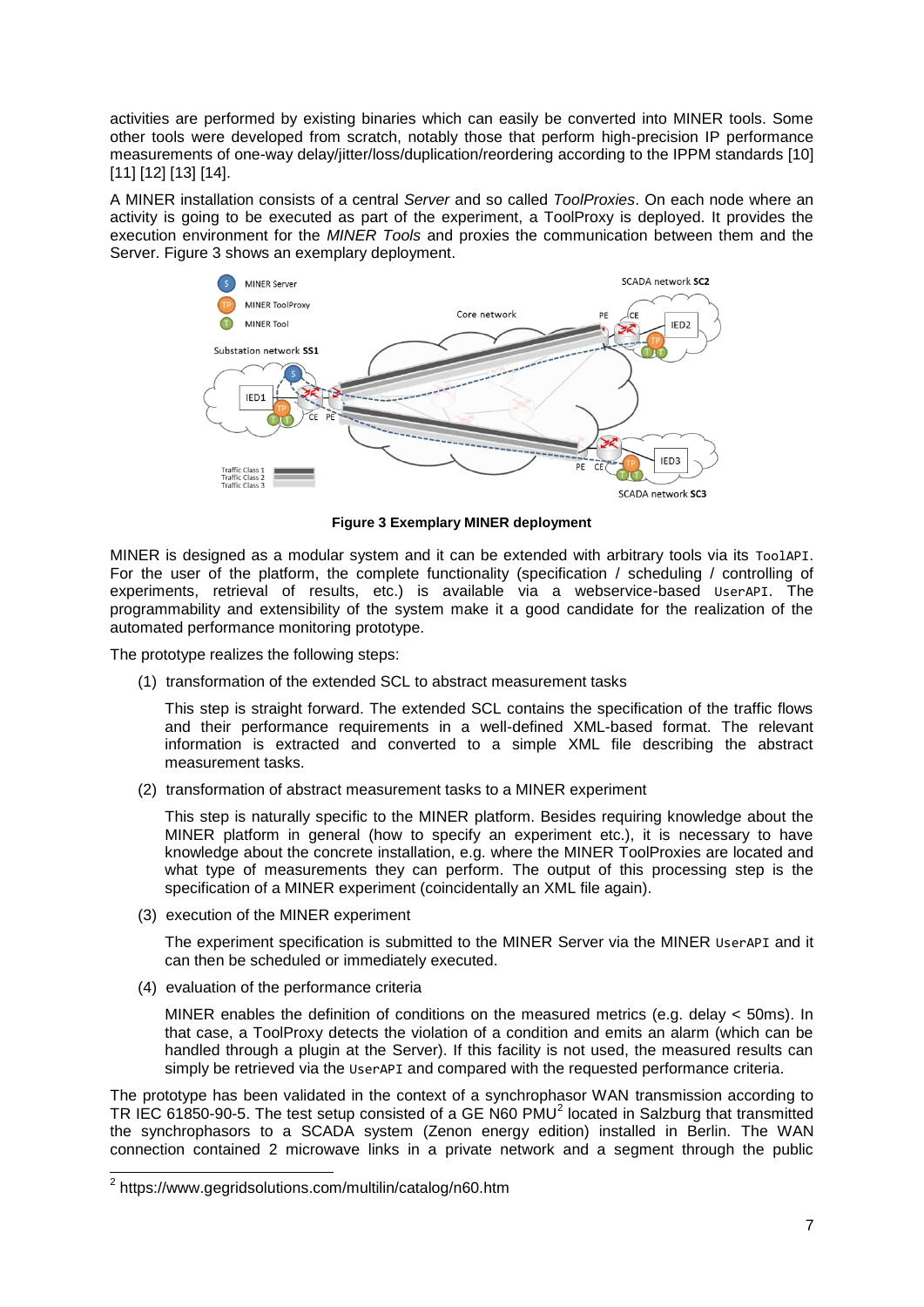Internet. The setup was purely used for test purposes and there was no real application behind it. For our assumed "under-voltage load shedding" use case we defined performance requirements w.r.t. latency, jitter, and loss. Packet markings were not considered as only a single traffic class was available. The prototype was tested with 2 different configurations: in one case, the abstract monitoring tasks were mapped to passive measurements based on sniffing network traffic; in the other case, they were mapped to light-weight active measurements according to the IPPM standards.

# **5. Conclusions and future work**

It this paper it was analyzed how the performance criteria of IEC 61850-based energy applications can be met when they are employed over wide-area networks. In such a scenario the task of guaranteeing certain QoS levels is significantly more complex than in the typically overprovisioned local area networks. We proposed an SCL extension that enables a substation engineer to work directly with the quantitative performance requirements of the applications. This engineering tool independent approach avoids the loss of valuable information that occurs in the current practice where requirements are mapped to priorities / traffic classes.

Based on the extended SCL and a service level specification of the communication network operator, we designed a prototype that provides QoS assessment to the engineer at design time. As an additional benefit, it is shown how the proposed extension can be exploited to implement of fullyautomated monitoring system that evaluates at runtime whether the application's performance criteria are indeed met.

The next step towards practical use of the proposed extension is to extend a System Configuration Tool to generate an SCL that includes performance requirements (so far it was done manually in the SCL file). To test how flexible our approach for performance monitoring is, it could be implemented using a different monitoring platform. Also, moving from a pure test environment to a real-world deployment will yield more insight into the practical applicability.

## **Acknowledgement**

This work is funded by the Austrian Ministry for Transport, Innovation and Technology (bmvit) and the Climate & Energy Fund under the "Energy Mission Austria" program in the IPEN project (FFG No. 838626).

## **References**

- [1] *IEC 61850-5: Communication networks and systems for power utility automation - Part 5: Communication requirements for functions and device models,* 2013.
- [2] *IEC TR 61850-90-4: Communication networks and systems for power utility automation - Part 90- 4: Network engineering guidelines,* 2013.
- [3] *IEC TR 61850-90-12: Communication networks and systems for power utility automation - Part 90-12: Wide area network engineering guidelines,* 2015.
- [4] *IEEE Std 802.1Q: Bridges and Bridged Networks,* 2014.
- [5] L. Andersson and R. Asati, *RFC 5462: Multiprotocol Label Switching (MPLS) Label Stack Entry: "EXP" Field Renamed to "Traffic Class" Field,* 2009.
- [6] *IEC 61850-6 International Standard: Communication networks and systems for power utility automation - Part 6: Configuration description language for communication in electrical substations related to IEDs,* 2009.
- [7] S. Shenker and J. Wroclawski, "RFC 2215. General characterization parameters for integrated service network elements," 1997.
- [8] *IEC 61850-90-5 Technical Report: Communication networks and systems for power utility*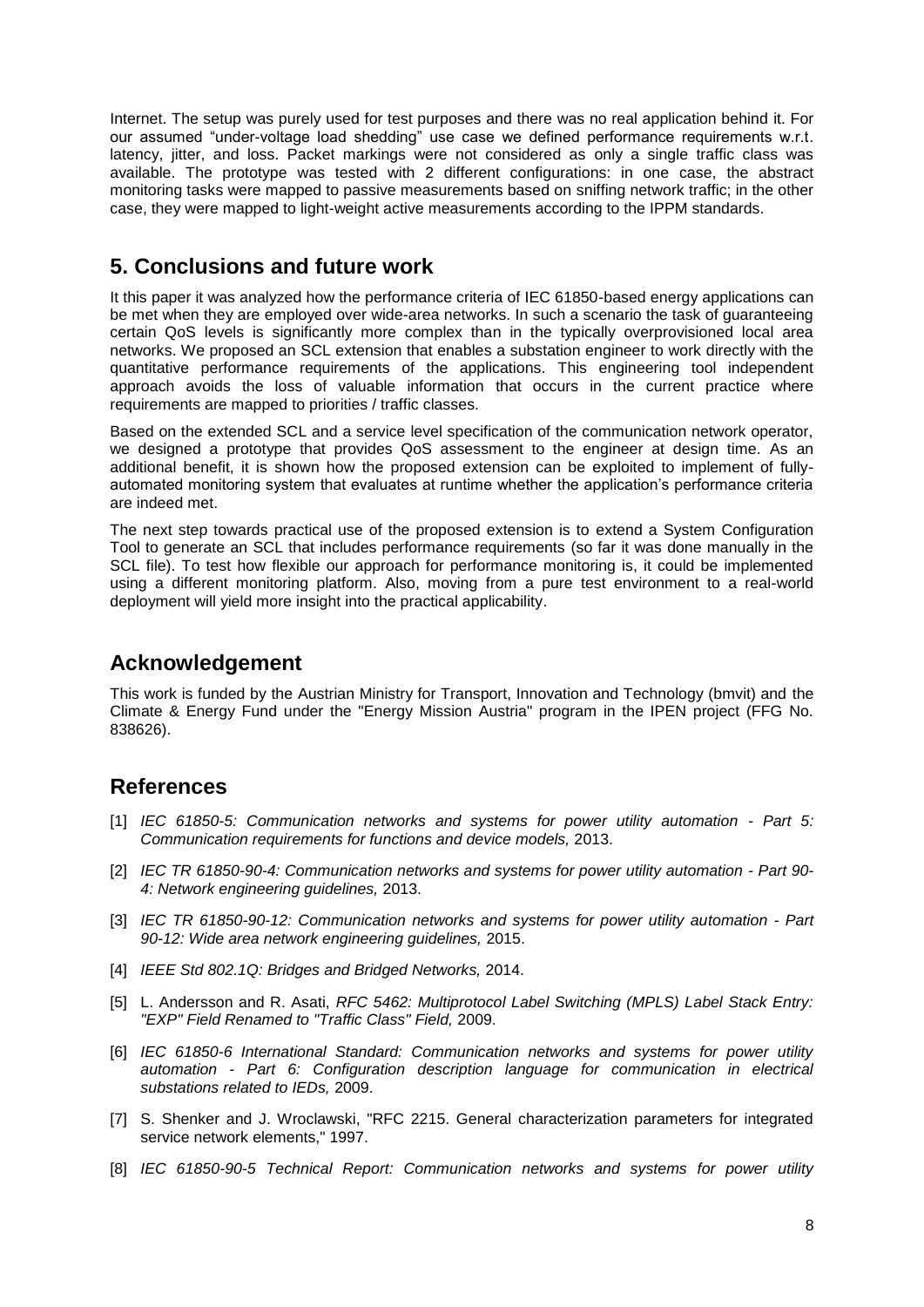*automation - Part 90-5: Use of IEC 61850 to transmit synchrophasor information according to IEEE C37.118,* 2012.

- [9] C. Brandauer and T. Fichtel, "MINER A Measurement Infrastructure for Network Research," in *Proceedings of the 5th International Conference on Testbeds and Research Infrastructures for the Development of Networks and Communities*, 2009.
- [10] G. Almes, S. Kalidindi and M. Zekauskas, *RFC 2679: A One-way Delay Metric for IPPM,* 1999.
- [11] C. Demichelis and P. Chimento, *RFC 3393: IP Packet Delay Variation Metric for IP Performance Metrics (IPPM),* 2002.
- [12] G. Almes, S. Kalidindi and M. Zekauskas, *RFC 2680: A One-way Packet Loss Metric for IPPM,*  1999.
- [13] H. Uijterwaal, *RFC 5560: A One-Way Packet Duplication Metric,* 2009.
- [14] A. Morton, L. Ciavattone, G. Ramachandran, S. Shalunov and J. Perser, *RFC 4737: Packet Reordering Metrics,* 2006.